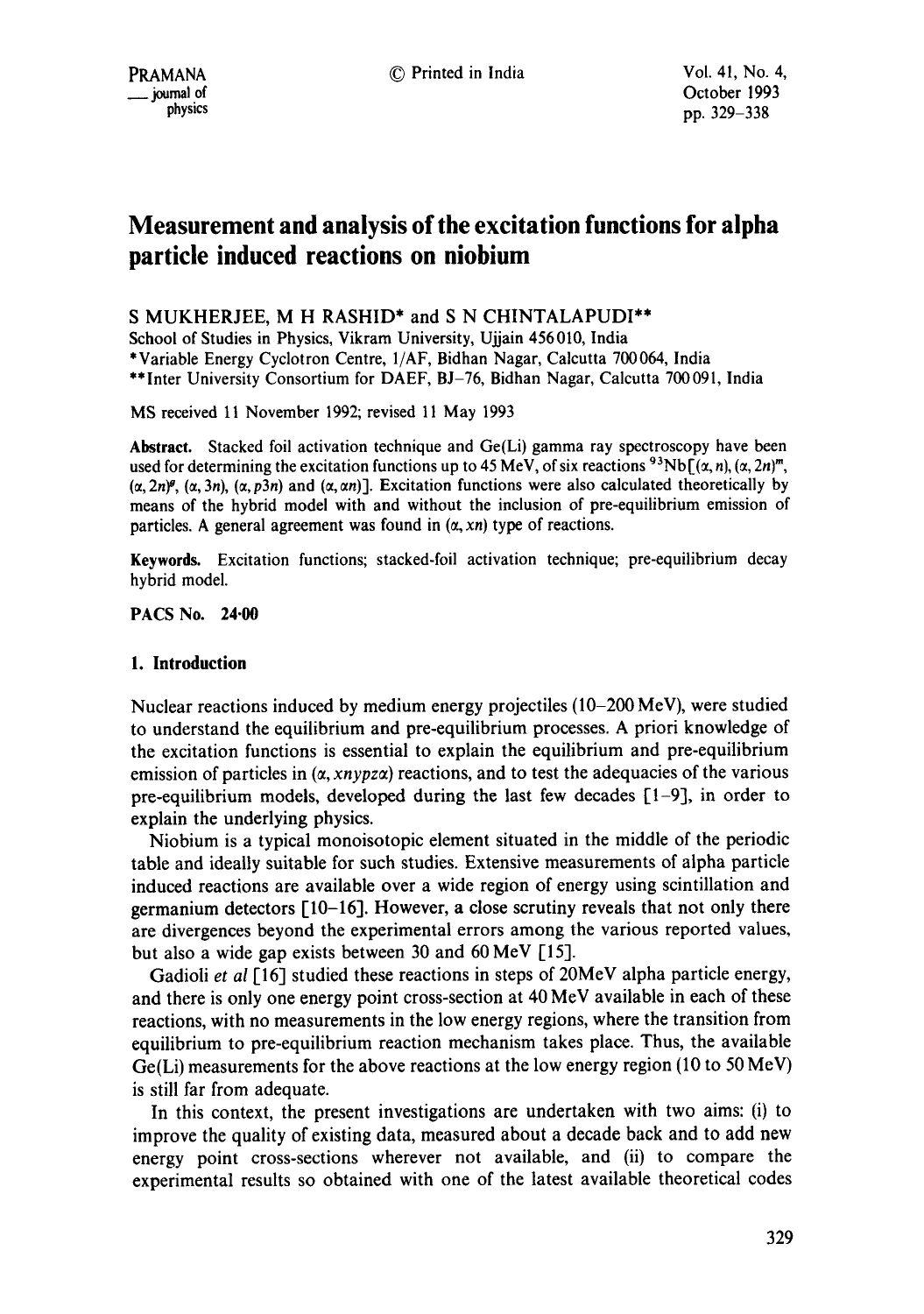#### *S Mukherjee, M H Rashid and S N Chintalapudi*

 $[17]$ , for the first time, for these reactions, in the energy range between  $10-45$  MeV. Although, Ernst et al [15] have studied these reactions up to 170 MeV their data are not supported by any suitable theoretical calculations.

Thus, there is a strong motivation in the present work to measure the excitation functions of six reactions in the above mentioned energy range.

#### **2. Experimental procedure**

Six excitation functions for the reaction residues  $96Tc$ ,  $95Tc$ ,  $95Tc$ ,  $94Tc$   $93Mo$  and  $92$ Nb, in the alpha particle induced reaction on  $93$ Nb were measured using stacked-foil activation technique and Ge(Li) gamma ray spectroscopy.

Stacks of self-supporting niobium foils of thickness  $11 \text{ mg/cm}^2$  each and purity greater than  $99.99\%$ , were interspersed with suitable aluminium degraders, to degrade the alpha particle energies from 45 MeV. At the front of the stack, an aluminium foil of thickness  $20 \,\mathrm{mg/cm^2}$  was used as a flux monitor. The energy of alpha particles after they had traversed half of the thickness to each foil was determined from the range-energy tables of Williamson *et al* [18].

The alpha irradiation was performed at the Variable Energy Cyclotron Centre, Calcutta, India. Keeping in view the half lives and the yields, beam currents of the order of 200 nA was maintained throughout the irradiation. The flux monitor reactions used were <sup>27</sup>Al( $\alpha$ ,  $\alpha$ 2pn)<sup>24</sup>Na and <sup>27</sup>Al( $\alpha$ , 2 $\alpha$ n)<sup>22</sup>Na, for which well measured cross-sections are available in literature I19]. The reaction residues were identified by their characteristic gamma rays as mentioned in table 1 [20], and using Ge (Li) detector ( $\sim$  2.0 KeV FWHM for 1332 KeV photons of <sup>60</sup>Co) in conjunction with a 4 K multichannel analyser. The energy and efficiency calibration of the Ge(Li) detector was done by a  $152$ Eu standard source. The formula used in the cross-section measurement alongwith other details is given in literature [21].

#### **3. Experimental results**

The main sources of error in the present measurement of cross-section essentially include, uncertainties in the photopeak area, monitor cross-section, uniformity of the

| Reactions                                           | Residual<br>nucleus | $\theta$ value<br>(MeV) | Half-life of<br>residual<br>nucleus $T_{1/2}$ | Characteristic<br>$\gamma$ -ray energy<br>$E_{y}$ (keV) | $\%$<br>abundance<br>$\theta_{\gamma}(\%)$ |
|-----------------------------------------------------|---------------------|-------------------------|-----------------------------------------------|---------------------------------------------------------|--------------------------------------------|
| <sup>93</sup> Nb( $\alpha$ , n)                     | 96Tc                | $-7.03$                 | 4.35 d                                        | 778                                                     | 99.1                                       |
| $93Nb(\alpha,2n)$                                   | 95mTc               | $-14.92$                | 61.0d                                         | $204 - 1$                                               | 66.2                                       |
| $93Nb(\alpha,2n)$                                   | $95$ s $Tc$         | $-14.92$                | 20:0 h                                        | 766                                                     | 92.0                                       |
| $93Nb(\alpha,3n)$                                   | 94Tc                | $-24.84$                | 4.88h                                         | 871                                                     | 100                                        |
| $93Nb(\alpha, p3n)$                                 | 93M <sub>0</sub>    | $-31.9$                 | 6.95h                                         | 1477                                                    | 99.1                                       |
| $93Nb(\alpha,\alpha n)$                             | 92mNb               | $-8.96$                 | 10.14d                                        | 934.5                                                   | 99.2                                       |
| <b>Monitor reactions</b>                            |                     |                         |                                               |                                                         |                                            |
| <sup>27</sup> Al( $\alpha$ , $\alpha$ 2 <i>pn</i> ) | $24$ Na             | $-31.4$                 | 15·05 h                                       | 1369                                                    | 100                                        |
| <sup>27</sup> Al( $\alpha$ , 2 $\alpha$ n)          | $22$ Na             | $-22.5$                 | 2.60a                                         | 1275                                                    | 100                                        |

**Table** 1. Reactions studied in the present work and the relevant decay characteristics of residual nuclei.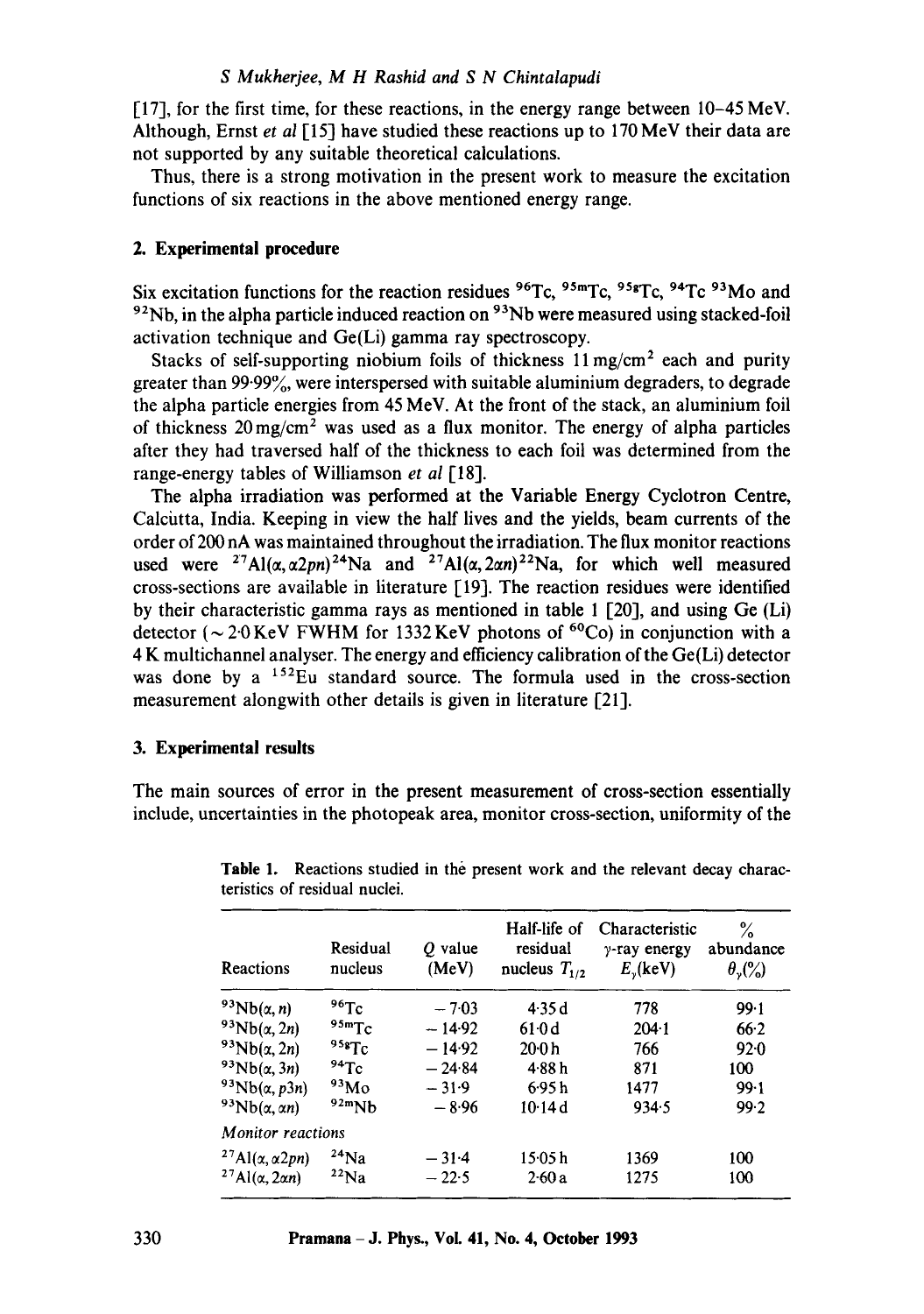| Reaction          |                                    |                                          |                  |                                                                              |                                   |                                    |                   |
|-------------------|------------------------------------|------------------------------------------|------------------|------------------------------------------------------------------------------|-----------------------------------|------------------------------------|-------------------|
| product nucleus   |                                    |                                          |                  |                                                                              |                                   |                                    |                   |
|                   | Cross                              | $Nb(\alpha, n)$<br>96m + # $T_c$         |                  | $Nb(\alpha, 2n)$<br>954 $Tc$                                                 |                                   |                                    |                   |
|                   | section                            |                                          |                  |                                                                              |                                   | <sup>95mTc</sup>                   |                   |
| $E_a$<br>(MeV)    | $\widehat{(\mathbf{m}\mathbf{b})}$ | Present                                  | Previous         | Present                                                                      | Previous                          | Present                            | Previous          |
| 160               |                                    |                                          | $433 \pm 33*$    |                                                                              | $38 \pm 3*$                       |                                    |                   |
| 169               |                                    | $309 \pm 24$<br>$276 \pm 30$             |                  |                                                                              |                                   |                                    |                   |
|                   |                                    |                                          |                  | $232 \pm 28$                                                                 |                                   | $93.4 \pm 13.1$                    |                   |
| $21.2$<br>$23.0$  |                                    |                                          | $92 + 7*$        |                                                                              | $849 \pm 66$ *                    |                                    |                   |
| $24-4$            |                                    | $106 \pm 15$                             |                  | 489±54                                                                       |                                   | $169 \pm 22$                       |                   |
| 29.0              |                                    |                                          | $22 \pm 2.4$ *   |                                                                              | $913 \pm 70*$                     |                                    |                   |
| $3.56$<br>$3.541$ |                                    | $22.6 \pm 3.4$                           |                  | $665 \pm 67$                                                                 |                                   | $203 \pm 24$                       |                   |
|                   |                                    |                                          |                  |                                                                              | 666*                              |                                    |                   |
|                   |                                    |                                          |                  |                                                                              | $-0.65 + 2.88$                    |                                    |                   |
| 34.3              |                                    |                                          |                  |                                                                              |                                   |                                    |                   |
| 38.0              |                                    | $20.5 \pm 3.1$<br>12.8 ± 1.9             |                  | $812 \pm 81$<br>$349 \pm 38$                                                 |                                   | $223 \pm 27$<br>91.8 $\pm$ 12.8    |                   |
|                   |                                    |                                          |                  |                                                                              |                                   |                                    |                   |
|                   |                                    |                                          | $1.5 \pm 0.1***$ |                                                                              | $184 \pm 15$<br>227 $\pm 3$       |                                    |                   |
|                   |                                    | $5.1 \pm 1.5$                            |                  | $156 \pm 22$                                                                 |                                   |                                    |                   |
| 880022<br>88423   |                                    |                                          |                  |                                                                              | $104 \pm 9$ *                     |                                    |                   |
|                   |                                    | $Nb(\alpha,3n)$                          |                  |                                                                              |                                   |                                    |                   |
|                   |                                    | 31446                                    |                  | $\mathop{\rm Nb}\nolimits_{(a,\,p3n)}^{\mathop{\rm N}\nolimits_{(a,\,p3n)}}$ |                                   | $Nb(\alpha, \alpha n)$<br>92m $Nb$ |                   |
| $\frac{6}{9}$     |                                    |                                          |                  |                                                                              |                                   |                                    |                   |
|                   |                                    |                                          |                  |                                                                              |                                   |                                    |                   |
| 169<br>212<br>230 |                                    |                                          |                  |                                                                              |                                   | $3.14 \pm 0.47$                    |                   |
|                   |                                    |                                          |                  |                                                                              |                                   |                                    |                   |
| $24-4$            |                                    |                                          |                  |                                                                              |                                   | $14.6 \pm 2.8$                     |                   |
| 29-0              |                                    |                                          | $83 \pm 6*$      |                                                                              |                                   |                                    |                   |
| 23473             |                                    | $8.21 \pm 1.20$                          |                  |                                                                              |                                   | $26.4 \pm 3.9$                     |                   |
|                   |                                    |                                          | $397*$           |                                                                              |                                   |                                    |                   |
|                   |                                    |                                          | $518 \pm 40$     |                                                                              |                                   |                                    |                   |
|                   |                                    |                                          |                  |                                                                              |                                   |                                    |                   |
|                   |                                    | $119 \pm 15$<br>485 ± 49                 |                  | $2.24 \pm 0.49$<br>21.3 $\pm$ 3.2                                            |                                   | $32.3 \pm 3.9$<br>$39.6 \pm 4.7$   |                   |
| $38800$<br>$3842$ |                                    |                                          | $684 \pm 53*$    |                                                                              |                                   |                                    |                   |
|                   |                                    |                                          |                  |                                                                              |                                   |                                    | $18.3 \pm 0.5***$ |
|                   |                                    | $650 \pm 65$                             |                  | $32.1 \pm 4.7$                                                               | $2.01 \pm 0.05***$<br>$25 \pm 2*$ | $43.4 \pm 4.8$                     |                   |
| 43.2              |                                    |                                          | $609 \pm 47*$    |                                                                              |                                   |                                    |                   |
|                   |                                    | *Ernst et al [15]; ** Gadioli et al [16] |                  |                                                                              |                                   |                                    |                   |

**Table 2.** Experimental cross-section for the  $\alpha$ -induced reaction on  $\alpha$ <sup>3</sup>Nb. Table 2. Experimental cross-section for the a-induced reaction on <sup>93</sup>Nb. Excitation functions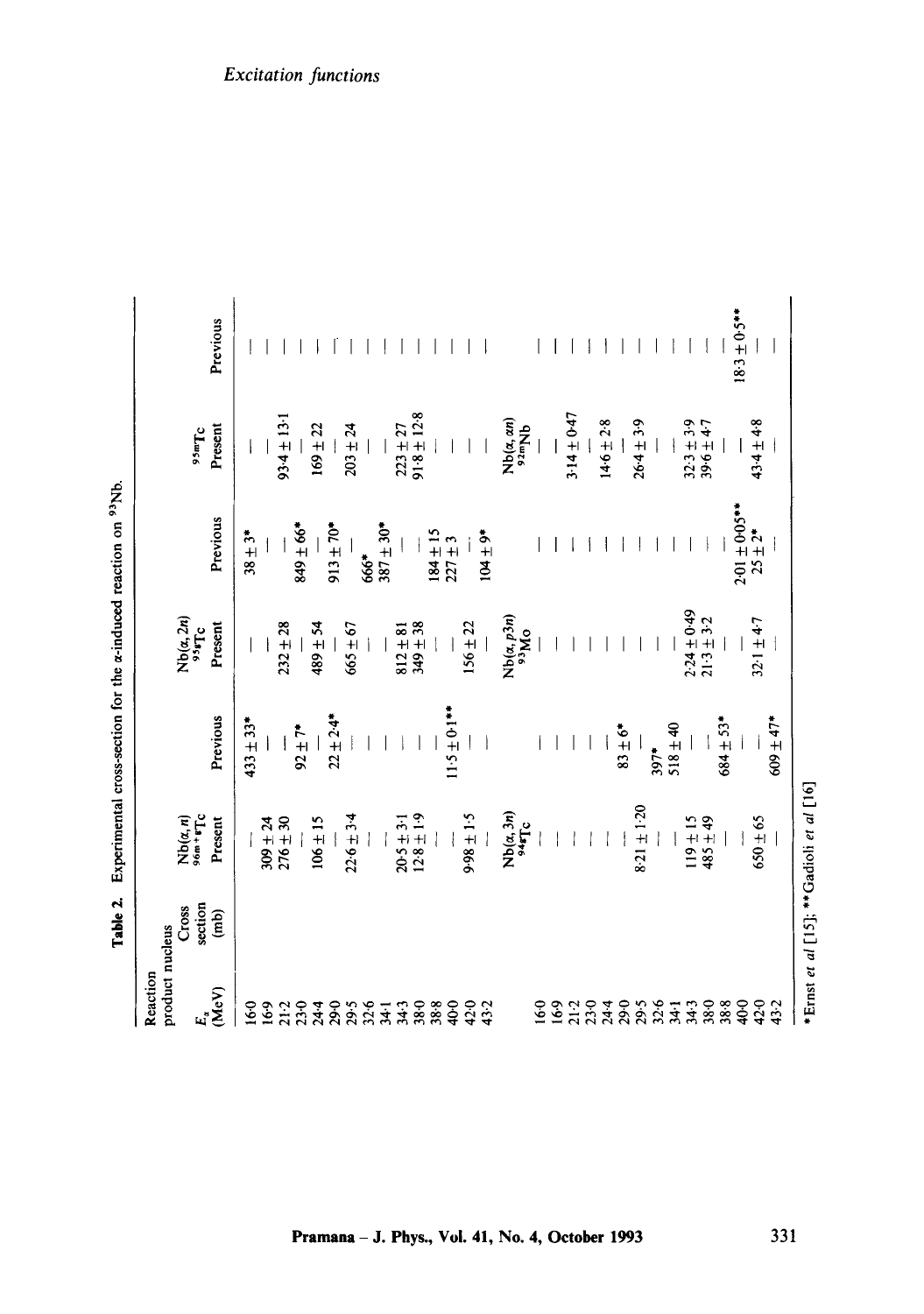### *S Mukherjee, M H Rashid and S N Chintalapudi*

foil thickness, detection efficiency and spectroscopic data. The overall projected error in the present work ranges between 9 and  $14\%$ .

The calculated values of cross-sections for the reactions measured in the present work alongwith the previous results wherever available are given in table 2.

The above mentioned reactions were earlier studied employing Ge(Li) detector spectroscopy by two groups of investigators about a decade back [15, 16]. The mutual disagreement between the two measurements are beyond the limits of error. Gadioli *et al*  [16] measured the cross-sections for these reactions in steps of 20MeV alpha particle energy, and there is only one energy point cross-section at 40 MeV in each reaction, with no measurements in the low energy region, where the transition from equilibrium to pre-equilibrium mechanism takes place, while Ernst *et al* [ 15] have reported their results with errors as high as  $23\%$  in some measurements. To the best of our knowledge, none of the above two authors have measured the  $93Nb(\alpha, 2n)$   $95mTc$  reaction in the present energy range.

### **4. Comparison with the hybrid model**

The observed excitation functions are characterized by a equilibrium peak followed by a high energy tail. Therefore the experimental cross-sections may be compared with the theoretical predictions based on Weisskopf-Ewing estimates giving the compound nucleus contribution as well as with the hybrid model in its latest form [9]. Basically, the hybrid model is semi-classical, hence invloves a large number of physical parameters alongwith a few adjustable parameters. A short description of the options chosen is given below. The nuclear masses were calculated from the Myers-Swiatecki mass formula [22] with the liquid drop having shell correction term without pairing, i.e. the level density pairing absorbed in binding energies. The inverse cross-sections were calculated by optical model subroutine included in the code. A level density parameter of  $A/8 \text{ MeV}^{-1}$  was used. For the equilibrium part, the so called S-wave approximation is used which takes into account the full gamma, competition with particle emission. The initial exciton number  $n_0(P_0 h_0)$  plays an important role because it governs the entire cascading process of binary collisions and thereby influence the shape of hard component in the particle spectra.

We have made the theoretical calculations using the initial excitation configurations  $4(4p0h)$ ,  $5(5p0h)$  and  $6(5p1h)$ . It was observed that the theoretical predictions of the hybrid model with 4(4p0h) gives better results, as compared to the predictions of the 5(p0h) and *6(5plh)* configurations. Therefore we have shown 4(4p0h) configuration in the comparison.

Figures 1 to 4 show the measured excitation functions for the reactions <sup>93</sup>Nb[( $\alpha$ , *n*),  $(\alpha, 2n)$ ,  $(\alpha, 3n)$ ,  $(\alpha, p3n)$  and  $(\alpha, \alpha, n)$ ], alongwith the theoretical predictions of Weisskopf-Ewing estimates giving compound nucleus contributions alongwith the hybrid model calculations [17]. The  $(\alpha, n)$  reaction proceeds through evaporation mode, roughly up to 30 MeV. The energy region 33 to 45 MeV for this reaction is almost completely dominated by the pre-equilibrium neutron emission. Thus, the hybrid model more or less gives a satisfactory agreement with the initial exciton configuration  $4(4p0h)$ . As suggested by the bell shaped curve of the Weisskopf-Ewing estimate, the  $(\alpha, 2n)$  reaction, in the energy region 15-45 MeV, mainly proceeds through the well known compound nucleus mode. The onset of pre-equilibrium neutron emission starts only beyond 45 MeV. However, the excitation function underestimates the theoretical curves almost by a factor of  $1.5$ . This is due to the fact that the angular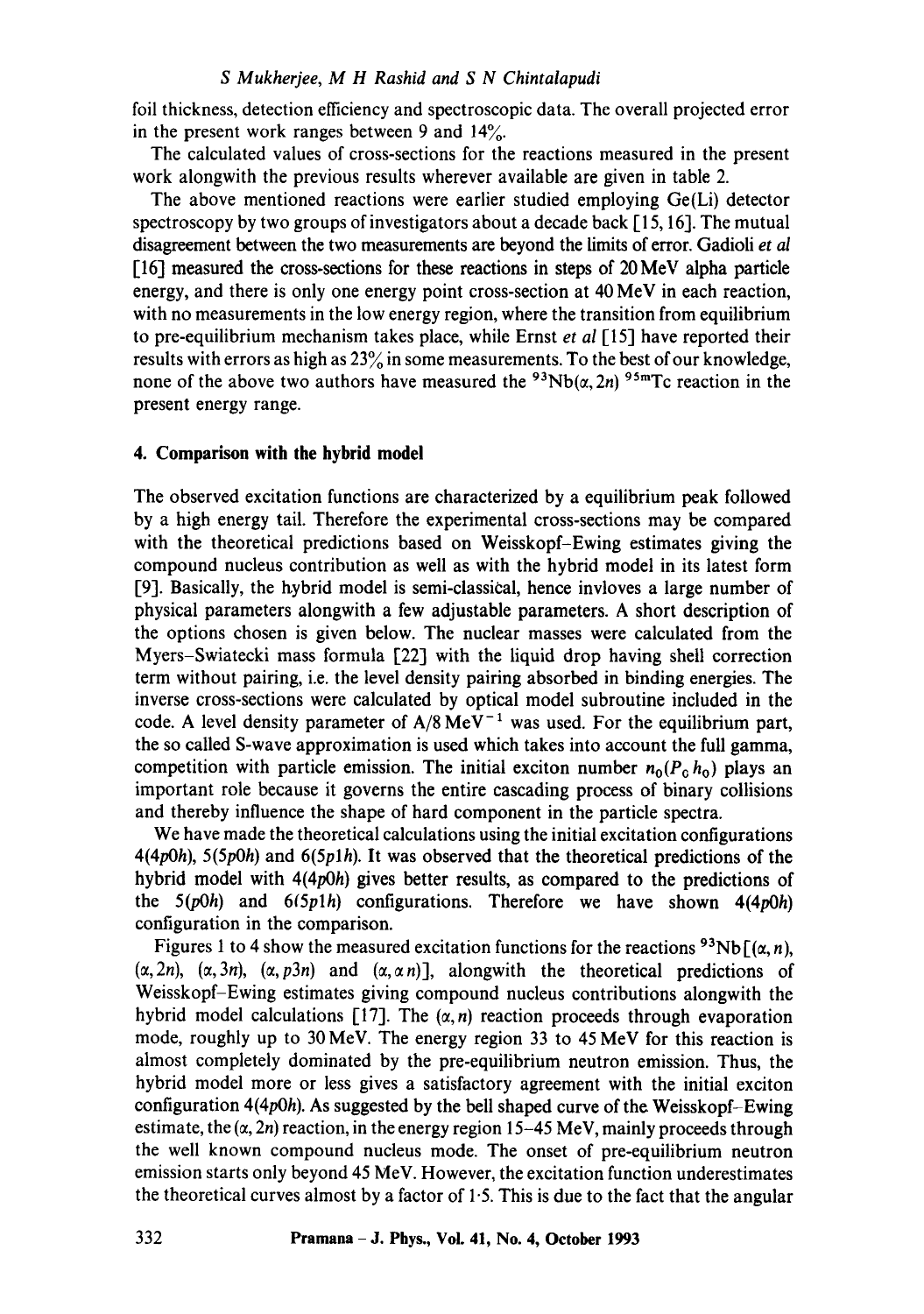

Figure 1. Comparison of theoretical and experimental excitation function of  $93Nb(\alpha, n)$  <sup>96</sup>Tc reaction.

momentum effects are not properly accounted for in the code. More elaborate computing using the Hauser-Feshbach theory may bring about a better agreement.

The threshold energy for  $(\alpha, 3n)$  reaction is rather large(25.9 MeV), as such we have only the rising part of the excitation function. However, the shape of the theoretical curve is reproduced within a factor of 2. There are only three points in the initial

Pramana - J. Phys., Vol. 41, No. 4, October 1993 333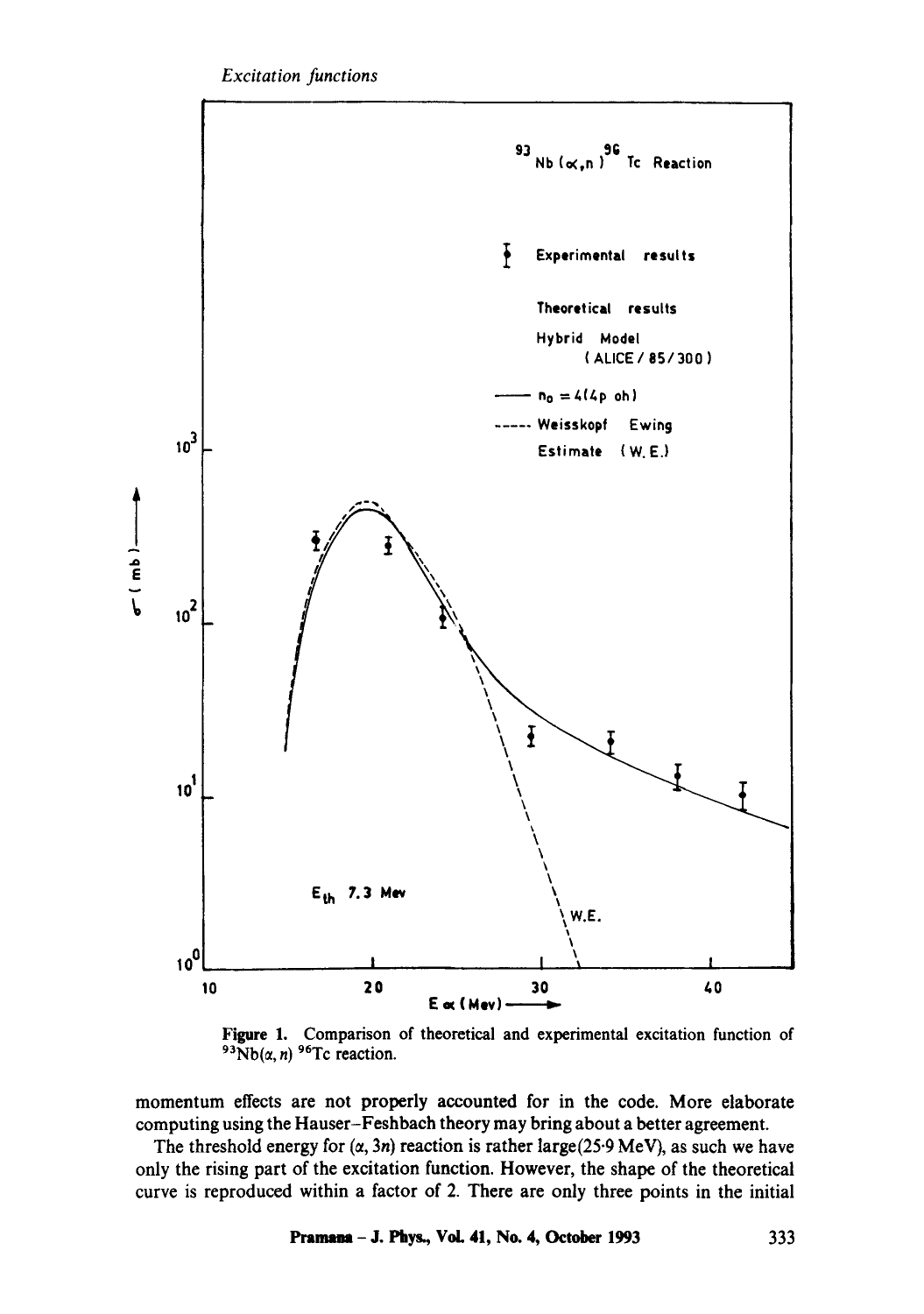



rising part of the experimental excitation function of  $(\alpha, p3n)$  reaction. In this region there are no pre-equilibrium contributions.

In figure 4, the excitation function of  $93Nb(\alpha, \alpha n)$  is shown. The theoretical curves fail to reproduce even the shape of the excitation function. This is not surprising because the hybrid model is not designed to deal with the alpha emission in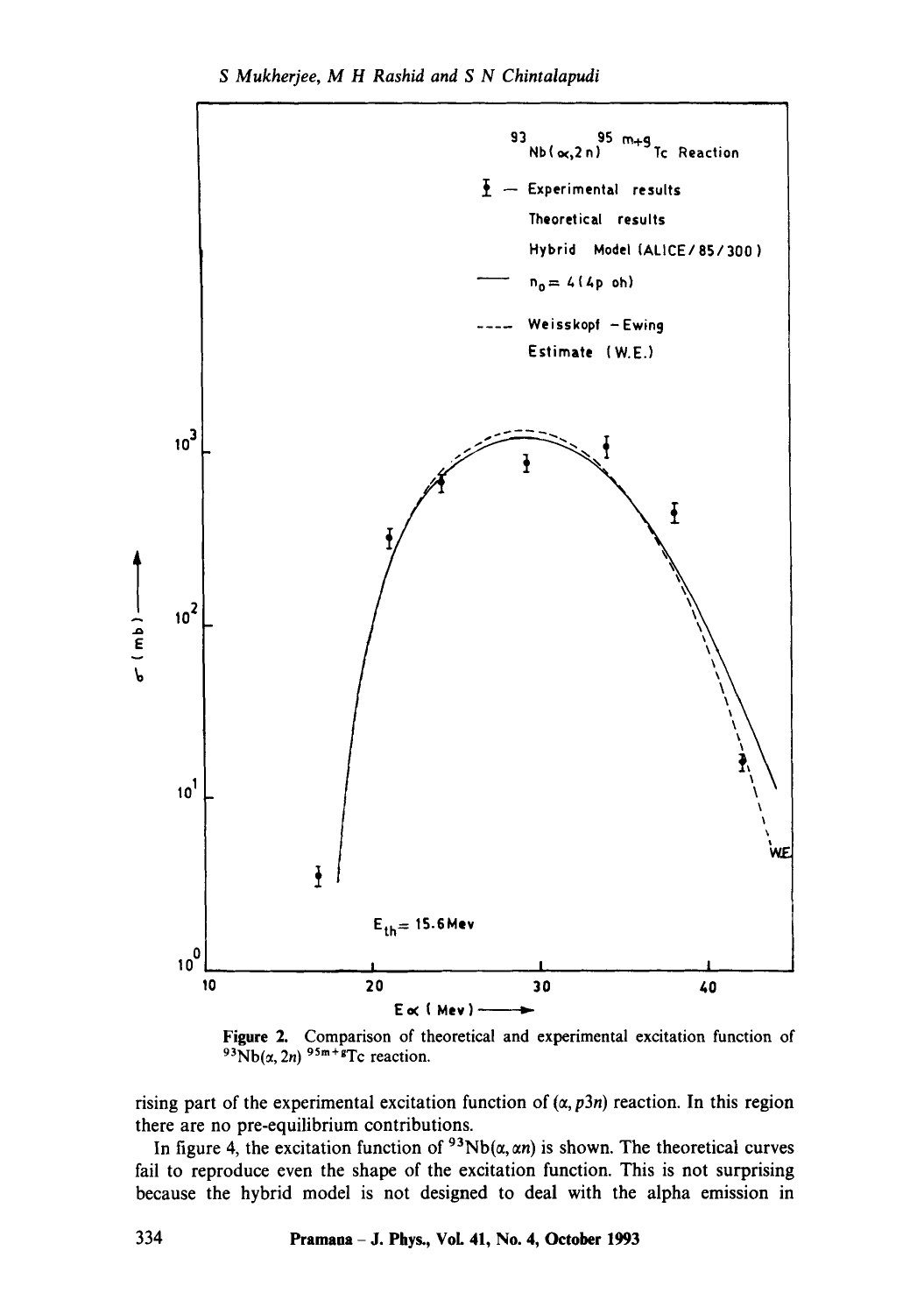

**Figure** 3. Comparison of theoretical and experimental excitation function of  $93Nb(\alpha, 3n)$  <sup>94</sup>Tc reaction.

pre-equilibrium phase. Moreover, the radical difference between the predicted and observed shape of the excitation function strongly suggests the influence of direct interaction effect in the emission of alpha particles. The observed slowly rising monotonic shape, which is common to all the  $(\alpha, \alpha xn)$  type of reactions, points out to a possible inelastic scattering of the incident alpha particle, followed by neutron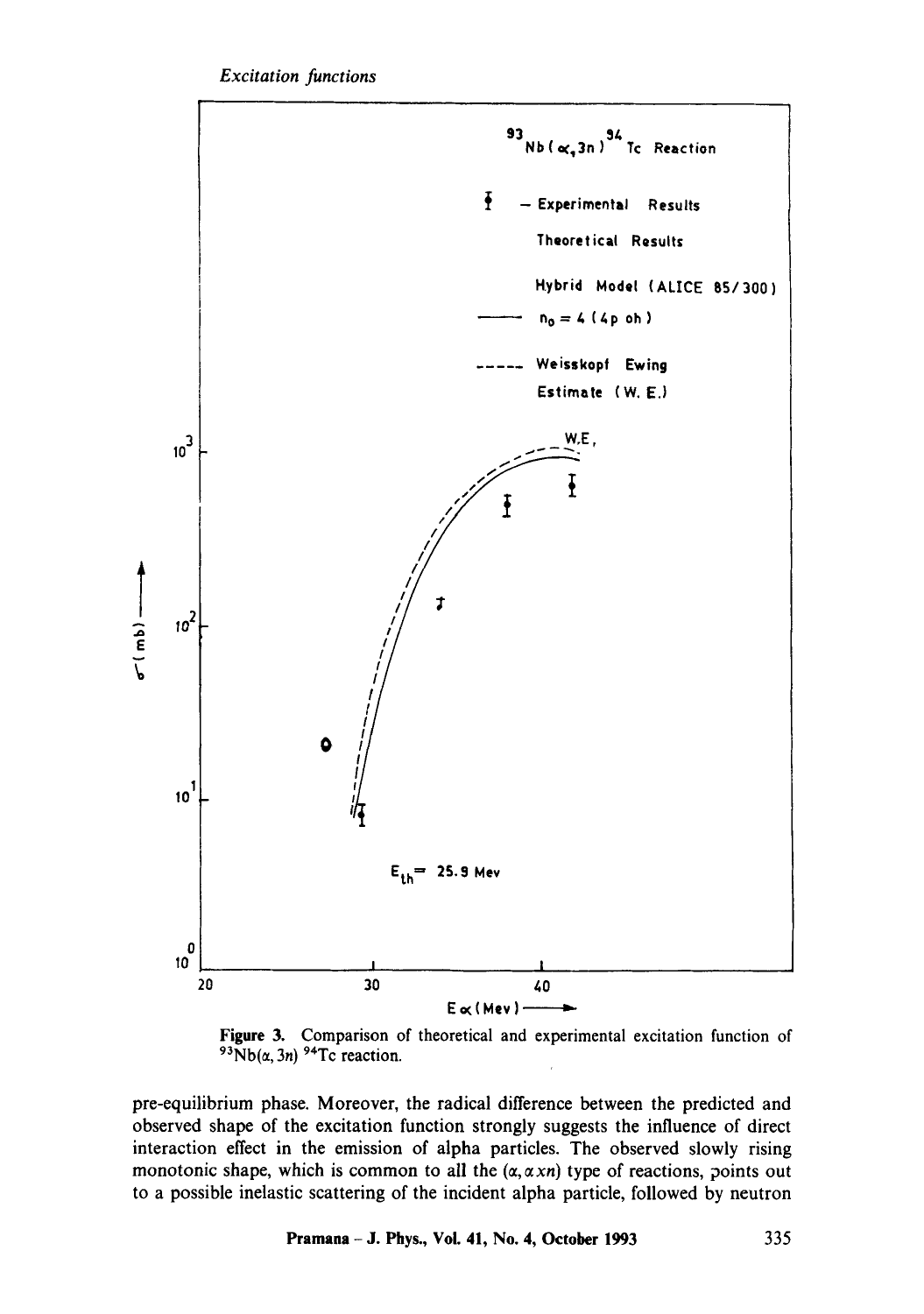

Figure 4. Comparison of theoretical and experimental excitation functions of <sup>93</sup>Nb[ $(x, p3n)$  and  $(x, \alpha n)$ ] reactions.

evaporation. Similar observations were made by Lanzafame and Blann [23], while studying alpha particle induced reactions on gold. They studied the recoil ranges of the residual nuclei in  $(\alpha, \alpha \times n)$  type of reactions and found that there is a very little momentum transfer to the recoiling nucleus, as expected for a direct interaction.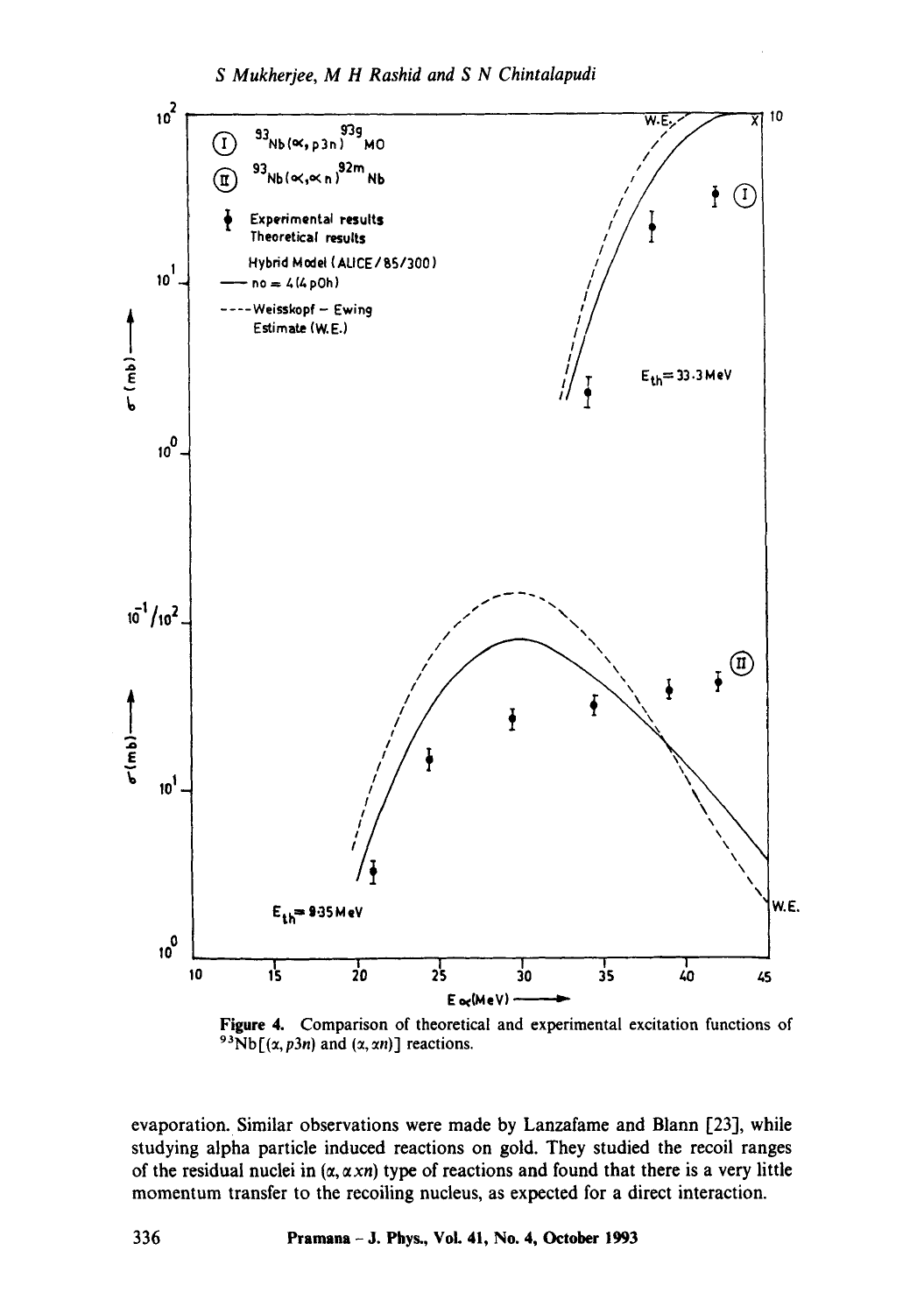### *Excitation functions*

# **5. Conclusions**

Excitation functions for six reactions of the type  $(\alpha, xn\gamma p z\alpha)$  were studied in the present work. The present experimental results are systematic and more accurate over many of the previous measurements, adding several useful energy point cross-sections not measured earlier.

From an overall comparison between experimental results and theoretical predictions based on the compound nucleus Weisskopf-Ewing estimates as well as pre-equilibrium hybrid model one can infer that the model gives a fairly good account of nucleon emission in  $(\alpha, \dot{x}_n)$  type of reactions in the medium mass region with an initial exciton configuration  $n_0 = 4$  (4 p0h). The above initial configuration justifiably implies that, following the first projectile target interaction, only four excitons share the excitation energy and they being the four nucleons of the alpha particle of preequilibrium mechanism and only a few degrees of freedom are initially excited in a reaction at moderate energies.

However, the hybrid model fails to reproduce even the shapes of the excitation function of  $(\alpha, \alpha xn)$  type of reactions. This is because, basically this model is not designed to handle complex (alpha) particle emission. It can treat only nucleon emission (either proton or neutron) in the pre-equilibrium phase. The alpha particle emission in the hybrid model is far from the level of the nucleon emission. The problem here is that the alpha particle in a nucleus does not exist on a semi-permanent basis as nucleons do. Recently, certain refinements have been reported [24, 25] in order to explain the emission of alpha particles in an approximate way. Further work in this direction is under progress, using more elaborate theoretical codes [26].

#### **Acknowledgements**

The authors wish to thank Dr Bikash Sinha and the entire staff of the Variable Energy Cyclotron Centre, Calcutta, India, for their co-operation. One of the authors (SM) would like to thank the Madhya Pradesh Council of Science and Technology, Bhopal, for awarding a fellowship. Thanks are also due to Professor J Rama Rao, Physics Department, Banaras Hindu University, Varanasi, India for his help and suggestions.

# **References**

- [1] J J Griffin, *Phys. Rev. Lett.* 17, 478 (1966)
- [2] C K Cline and M Blann, *Phys. Rev.* A172, 225 (1971)
- [3] M Blann, *Phys. Rev. Lett.* 27, 337, 700E, 1550E (1971)
- [4] E Gadioli, E Gadioli-Erba and P G Sona, *Nucl. Phys.* A217, 589 (1973)
- [5] M Blann, *Ann. Rev. Nuct. Sci.* 25, 123 (1975)
- [6] G Mantzouranis, D Agassi and H A Weidenmuller, *Z. Phys.* **A27**, 145 (1976)
- [7] J Ernst and J Rama Rao, *Z. Phys.* A281, 129 (1977)
- [8] H Machner, *Phys. Lett.* **B86** 129 (1979)
- [9] M Blann and H K Vonach, *Phys. Rev.* C28, 1475 (1983)
- [10] P H Stelson and F K McGowan, *Phys. Rev.* B133, 911 (1964)
- Ill] L F Hanson and M L Stelta, *Phys. Rev.* B136, 1000 (1964)
- [12] I Matsuo, J M Matuszek, N D Dubey and T T Sugihara, *Phys. Rev.* B139, 886 (1965)
- [13] P Bond and S Jha, *Phys. Rev.* C2, 1887 (1970)
- [14] C L Branouinho, S M A Hoffmann, G W A Newton, V J Robinson, H Y Wang, J S Grant and J A B Goodalo, *J. Inorg. Nucl. Chem.* 41, 617, 791 (1979)